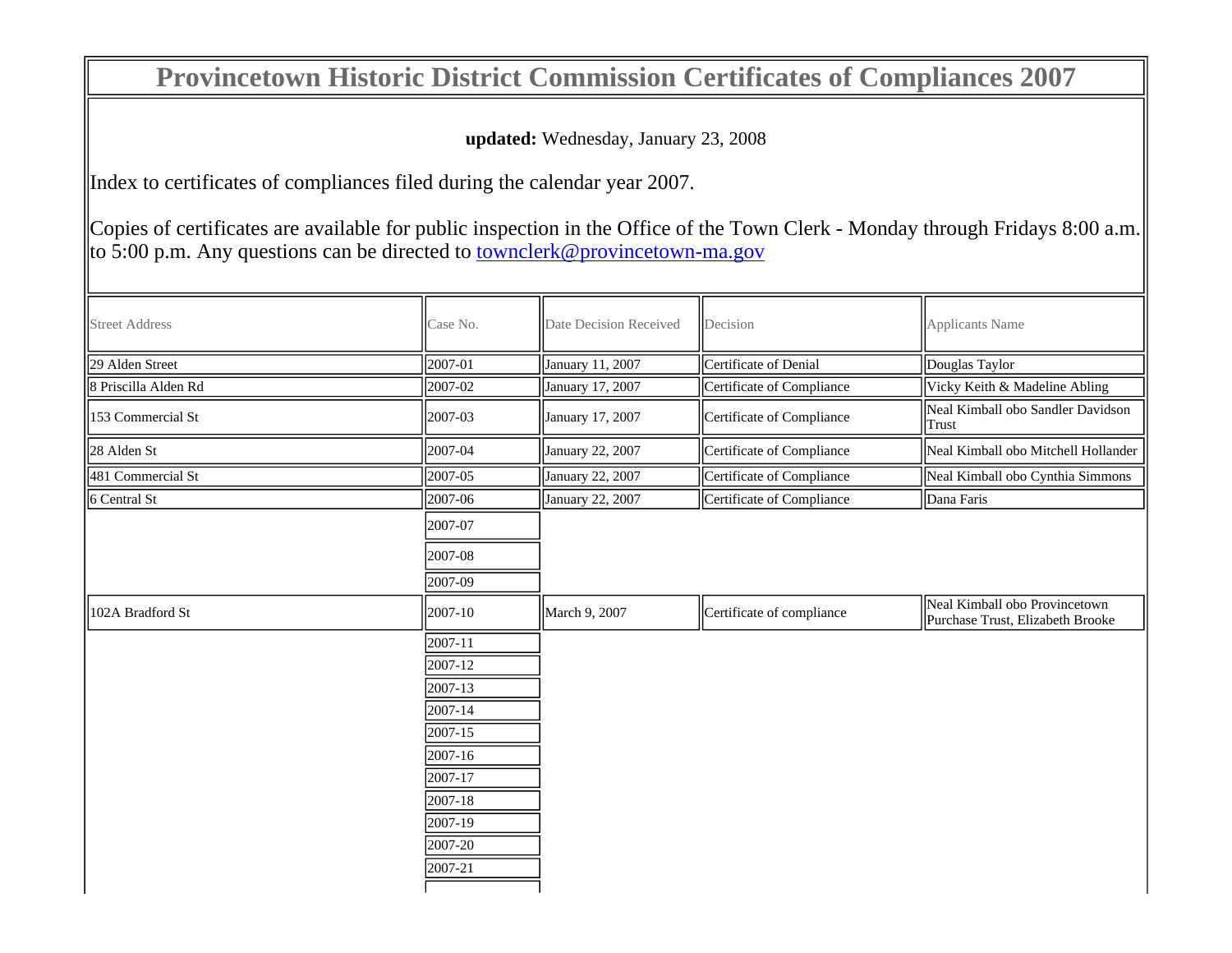|                              | 2007-22 |                   |                           |                                                              |
|------------------------------|---------|-------------------|---------------------------|--------------------------------------------------------------|
|                              | 2007-23 |                   |                           |                                                              |
|                              | 2007-24 |                   |                           |                                                              |
|                              | 2007-25 |                   |                           |                                                              |
|                              | 2007-26 |                   |                           |                                                              |
|                              | 2007-27 |                   |                           |                                                              |
|                              | 2007-28 |                   |                           |                                                              |
|                              | 2007-29 |                   |                           |                                                              |
| 149A Commercial St           | 2007-30 | August 15, 2007   | Certificate of Compliance | Robert Valois obo Laura Rood                                 |
|                              | 2007-31 |                   |                           |                                                              |
| 7 Commercial St #U6          | 2007-32 | August 1, 2007    | Certificate of Compliance | Jan Hurwitz                                                  |
| 281 Commercial St            | 2007-33 | August 1, 2007    | Certificate of Compliance | Mark Birnhaum                                                |
| 25 Tremont St                | 2007-34 | August 1, 2007    | Certificate of Compliance | Diane Sidorowicz & Lourdes<br>Rodriguez-Nogues               |
| 108 Commercial St            | 2007-35 | August 1, 2007    | Certificate of Compliance | Peter Demers                                                 |
| 96 Bradford St               | 2007-36 | August 1, 2007    | Certificate of Compliance | Gelen Fontecchio                                             |
| 448 Commercial Street        | 2007-37 | November 5, 2007  | Certificate of Compliance | Claire & Bob Woodwards                                       |
|                              | 2007-38 |                   |                           |                                                              |
| 11 Central St                | 2007-39 | August 15, 2007   | Certificate of Compliance | Meg Stewart & Maureen Wilson                                 |
| 79 Commercial Street         | 2007-40 | November 5, 2007  | Certificate of Compliance | Deb Paine Inc on behalf of Anne<br>Maguire & Harriet Gordon. |
| 6 Gosnold Street             | 2007-41 | November 5, 2007  | Certificate of Compliance | Scott WIlliam Grady on behalf of<br>Nick Calabrese           |
|                              | 2007-42 |                   |                           |                                                              |
| 5 Soper Street               | 2007-43 | November 5, 2007  | Certificate of Compliance | Robert White                                                 |
| 17 Central Street            | 2007-44 | November 5, 2007  | Certificate of Compliance | Douglas B. Hilland & George P<br>Moccia                      |
|                              | 2007-45 | December 20, 2007 |                           |                                                              |
| 10 Commercial Street #11     | 2007-46 | November 5, 2007  | Certificate of Compliance | Mario Russo & Frank Gilligan                                 |
| 8D Commercial Street, Unit B | 2007-47 | November 5, 2007  | Certificate of Compliance | Mallared Nominee Real Estate Trust,<br>Martha Davis, Trustee |
| 207A Bradford Street         | 2007-48 | November 29, 2007 | Certificate of Compliance | Julie Schecter                                               |
| 243-247 Commercial Street    | 2007-49 | January 9, 2008   | Certificate of Compliante | Crown & Anchor LLC                                           |
| 577 Commercial Street        | 2007-50 | January 9, 2008   | Certificate of Compliance | Provincetown Condominium                                     |
|                              | 2007-51 |                   |                           |                                                              |
|                              | 2007-52 |                   |                           |                                                              |
| 12A Pleasant Street          | 2007-53 | January 23, 2008  | Certificate of Compliance | Michael Matrullo                                             |
|                              |         |                   |                           |                                                              |